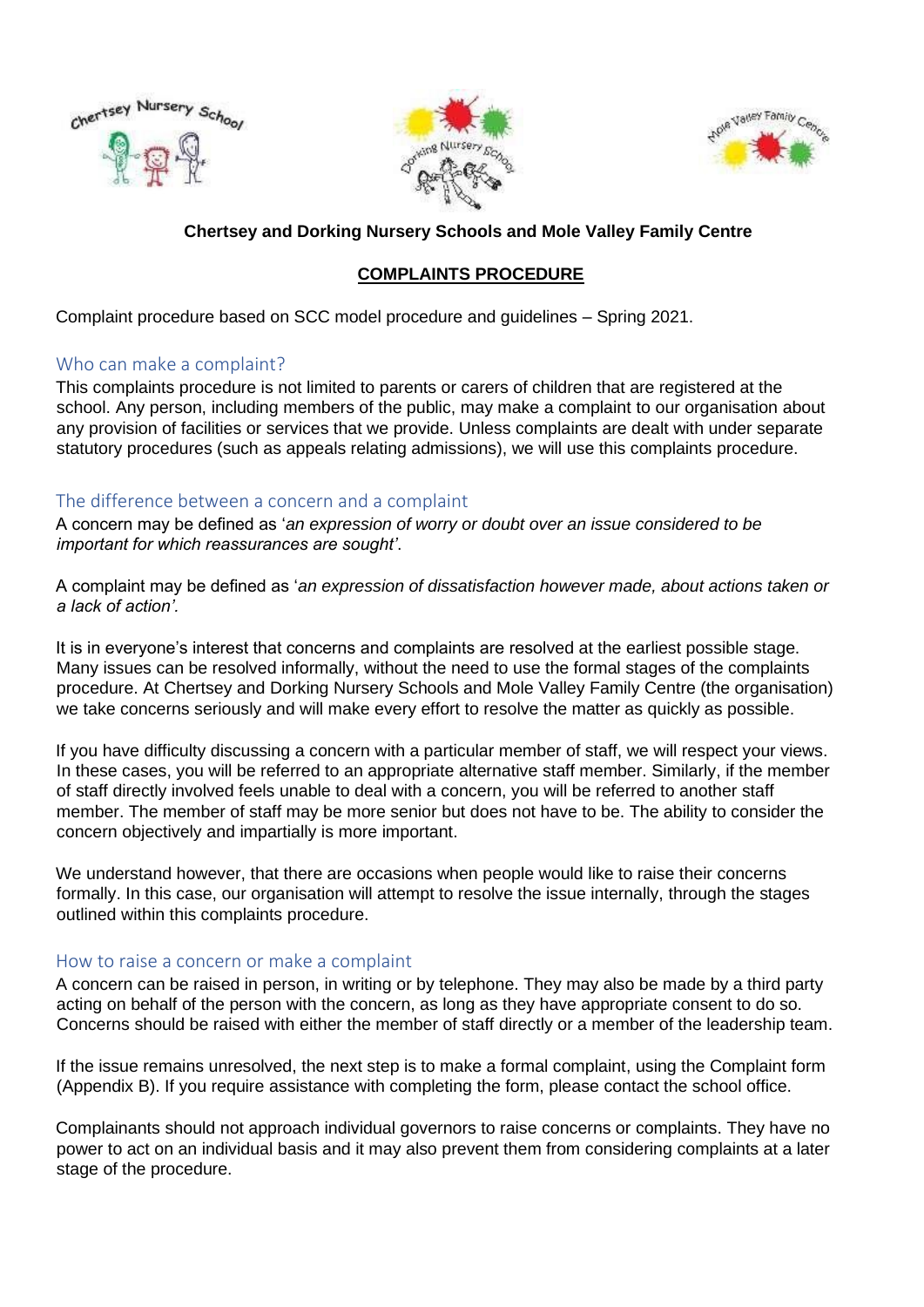A template complaint form is included at the end of this procedure, for use at any stage of the procedure as required. If you require help in completing the form, please contact the school office. You can also ask a third-party organisation such as the Citizens Advice to help you.

In accordance with equality law, we will consider making reasonable adjustments if required, to enable complainants to access and complete this complaints procedure. For instance, providing information in alternative formats, assisting complainants in raising a formal complaint or holding meetings in accessible locations.

#### Anonymous complaints

We will not normally investigate anonymous complaints. However, the Executive Headteacher or Chair of Governors, if appropriate, will determine whether the complaint warrants an investigation.

### Timescale for making a complaint

You must raise the complaint within three months of the incident or, where a series of associated incidents have occurred, within three months of the last of these incidents. We will consider complaints made outside of this time frame only if exceptional circumstances apply.

#### Complaints received outside of term time

We will consider complaints made outside of term time to have been received on the first school day after the holiday period.

#### Audio or video evidence

Complainants should make sure they obtain informed consent from all parties present before recording conversations or meetings. In line with DfE guidance, we do not normally accept electronic recordings as evidence when we are asked to consider a complaint. Unless exceptional circumstances apply, we will not accept, as evidence, recordings of conversations that were obtained covertly and without informed consent of all parties being recorded.

### Deviation from the procedure

There may be occasions when it's necessary or reasonable to deviate from the published complaints procedure. In these cases, the complainant will be kept informed and reasons for the deviation given.

### Scope of this complaints procedure

This procedure covers all complaints about any provision of community facilities or services by the organisation, other than complaints that are dealt with under other statutory procedures, including those listed below.

| <b>Exceptions</b>                                             | Who to contact                                                                                                                                                                                                                                                                       |
|---------------------------------------------------------------|--------------------------------------------------------------------------------------------------------------------------------------------------------------------------------------------------------------------------------------------------------------------------------------|
| Statutory assessments of                                      | Concerns about, statutory assessments of Special                                                                                                                                                                                                                                     |
| <b>Special Educational Needs</b>                              | Educational Needs, or school re-organisation proposals                                                                                                                                                                                                                               |
| School re-organisation<br>proposals                           | should be raised with Surrey County Council                                                                                                                                                                                                                                          |
| Matters likely to require a Child<br>Protection Investigation | Complaints about child protection matters are handled<br>under our child protection and safeguarding policy and in                                                                                                                                                                   |
|                                                               | accordance with relevant statutory guidance.<br>If you have serious concerns, you may wish to contact the<br>Local Authority Designated Officer (LADO) who has local<br>responsibility for safeguarding or the Surrey Children's<br>Single Point of Access (C-SPA) on 0300 470 9100. |
| Whistleblowing                                                | We have an internal whistleblowing procedure for all our<br>employees, including temporary staff and contractors.                                                                                                                                                                    |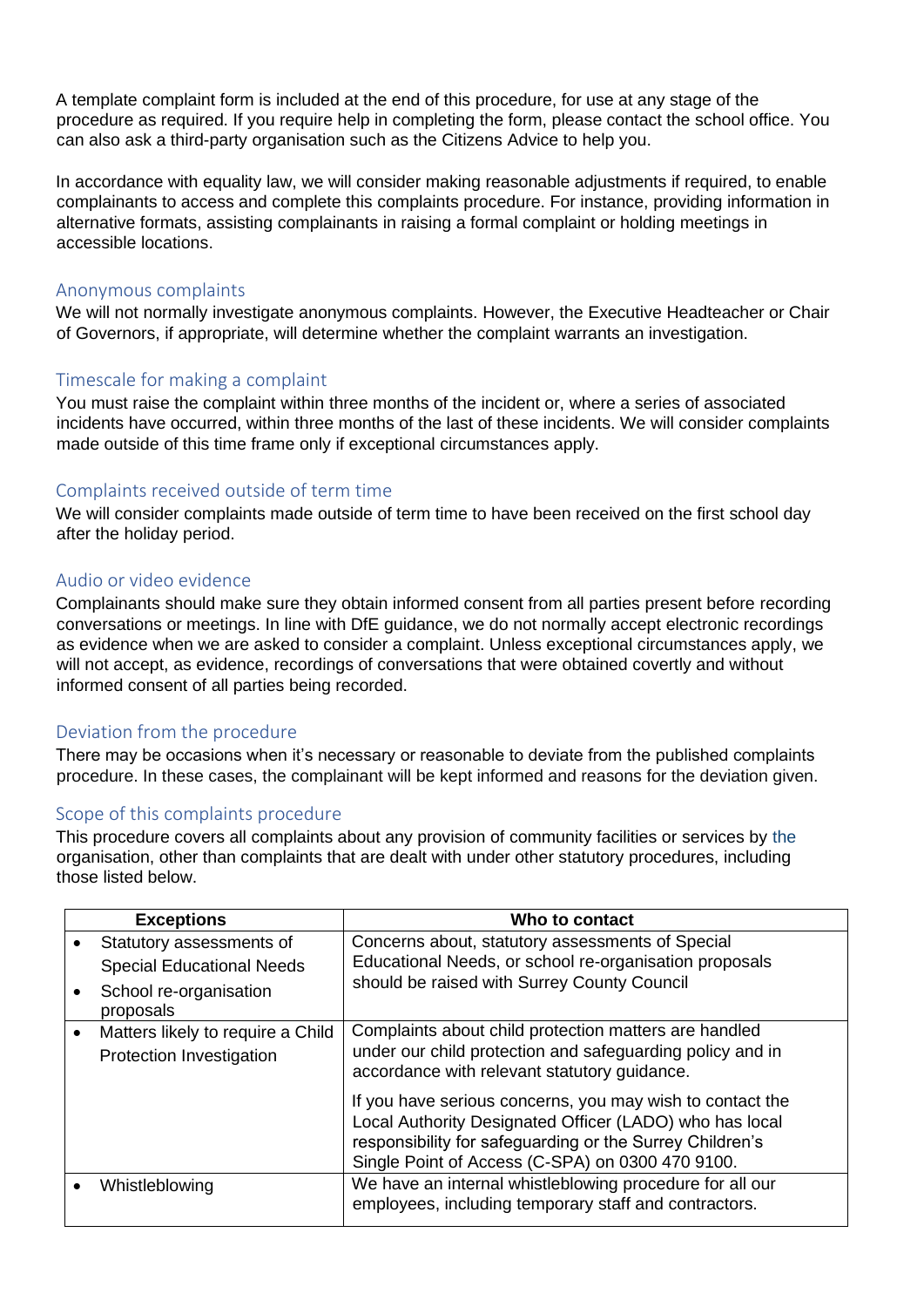|                                                                                                          | The Secretary of State for Education is the prescribed<br>person for matters relating to education for whistle-<br>blowers in education who do not want to raise matters<br>direct with their employer. Referrals can be made at:<br>www.education.gov.uk/contactus.        |
|----------------------------------------------------------------------------------------------------------|-----------------------------------------------------------------------------------------------------------------------------------------------------------------------------------------------------------------------------------------------------------------------------|
|                                                                                                          | Volunteer staff who have concerns about our school<br>should complain through the school's complaints<br>procedure. You may also be able to complain direct to the<br>LA or the Department for Education (see link above),<br>depending on the substance of your complaint. |
| Staff grievances                                                                                         | Complaints from staff will be dealt with under the school's<br>internal grievance procedures.                                                                                                                                                                               |
| Staff conduct                                                                                            | Complaints about staff will be dealt with under the<br>school's internal disciplinary procedures, if appropriate.<br>Complainants will not be informed of any disciplinary                                                                                                  |
|                                                                                                          | action taken against a staff member as a result of a<br>complaint. However, the complainant will be notified that<br>the matter is being addressed.                                                                                                                         |
| Complaints about services<br>provided by other providers<br>who may use school premises<br>or facilities | Providers should have their own complaints procedure to<br>deal with complaints about service. Please contact them<br>direct.                                                                                                                                               |

If other bodies are investigating aspects of the complaint, for example the police, local authority (LA) safeguarding teams or Tribunals, this may impact on our ability to adhere to the timescales within this procedure or result in the procedure being suspended until those public bodies have completed their investigations. If this happens, we will inform you of a proposed new timescale.

If a complainant commences legal action against our organisation in relation to their complaint, we will consider whether to suspend the complaints procedure until those legal proceedings have concluded.

### Resolving complaints

At each stage in the procedure, our organisation wants to resolve the complaint. If appropriate, we will acknowledge that the complaint is upheld in whole or in part. In addition, we may offer one or more of the following:

- an explanation
- an admission that the situation could have been handled differently or better
- an assurance that we will try to ensure the event complained about will not recur
- an explanation of the steps that have been or will be taken to help ensure that it will not happen again and an indication of the timescales within which any changes will be made
- an undertaking to review school policies in light of the complaint
- an apology.

In addition, mediation can provide a helpful mechanism for discussion when a complaint is raised, and can help to rebuild the relationship between parties once all of the investigative stages of the complaints procedure have been complete.

## Withdrawal of a complaint

If a complainant wants to withdraw their complaint, we will ask them to confirm this in writing.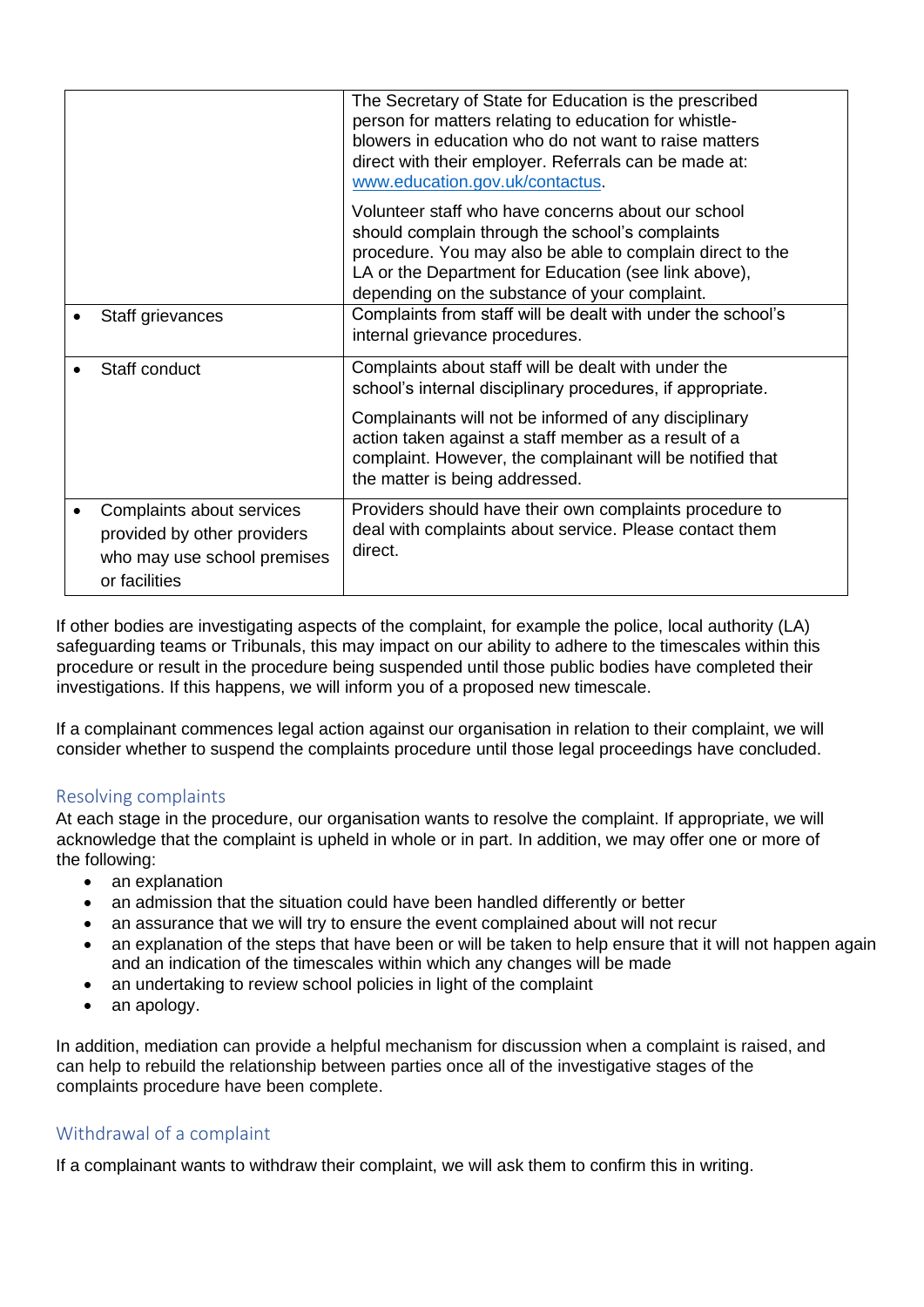## Concerns and informal complaints

It is to be hoped that most concerns can be expressed and resolved on an informal basis, within 10 school working days.

Concerns should be raised with either the staff member, member of senior leadership team or Head. Complainants should not approach individual governors to raise concerns or complaints. They have no power to act on an individual basis and it may also prevent them from considering complaints at a later stage of the procedure.

If the issue remains unresolved, the next step is to make a formal complaint.

## Formal complaints

## Summary of timeline for formal complaints



#### **Stage 1 Headteacher Investigation**

- Acknowledgement of receipt of complaint to be sent within 3 days of receipt of the complaint.
- Complaint to be investigated and written response to be received by complainant within 15 days of receipt of the formal complaint.

### **Stage 2 Governor Investigation**

- If the complainant believes that their complaint has not been fully addressed at stage 1, they may request to move to stage 2. This request must be made within 10 days of the receipt of the outcome letter at stage 1.
- Acknowledgement of receipt of complaint to be sent within 3 days of receipt of the complaint.
- Complaint to be investigated and written response to be received by complainant within 15 days of receipt of the stage 2 formal complaint.

### **Stage 3 Governor Panel Hearing**

• If the complainant believes that their complaint has not been fully addressed at stage 2, they may request to move to stage 3. This request must be made within 10 days of the receipt of the outcome letter at stage 2.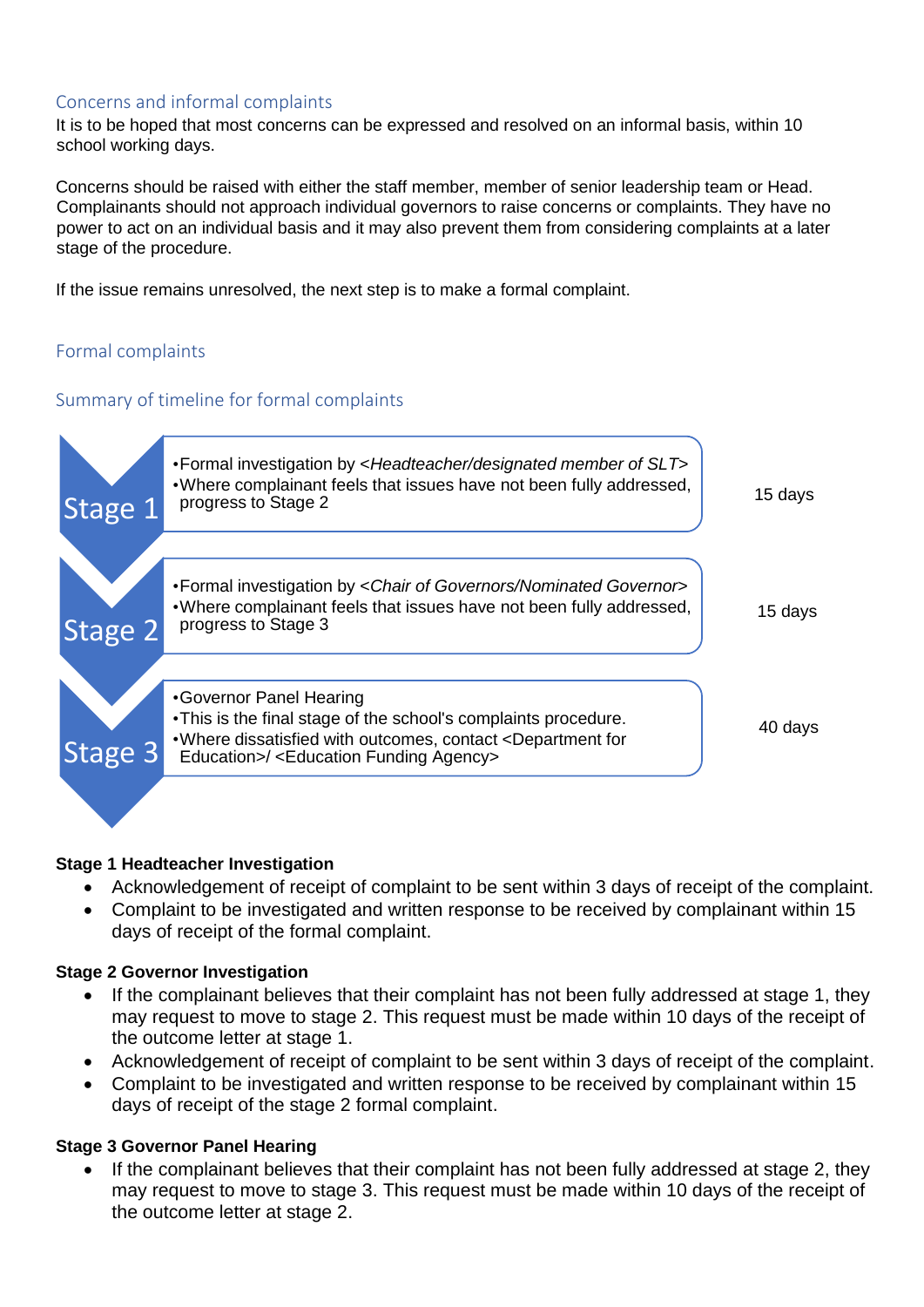- Acknowledgement of receipt of request to escalate complaint to stage 3 to be sent within 5 days.
- Hearing to be held within 30 days of receipt of request to go to stage 3.
- Paperwork for Stage 3 hearing to be received from all parties at least 10 days before the hearing.
- Paperwork for Stage 3 hearing to be sent to all parties at least 5 days before the hearing.
- Outcome letter from panel to be received by complainant within 10 days of the hearing.

## **Note: In all cases, timescales refer to school days so exclude weekends, school holidays and INSET days**.

## Stage 1 – Headteacher investigation

Formal complaints must be made to the Head (unless they are about the Headteacher), using the Complaint form (see Appendix A for the contact details of the Headteacher, and Appendix B for a copy of the form). The form is useful as it ensures that relevant information is communicated at the outset.

The Head will record the date the complaint is received and will acknowledge receipt of the complaint in writing (either by letter or email) within **3 school days**.

Within this response, the Head will seek to clarify the nature of the complaint, ask what remains unresolved and what outcome the complainant would like to see. The Head can consider whether a face to face meeting is the most appropriate way of doing this.

## *Note: The Head may delegate the investigation to another member of the school's senior leadership team but not the decision to be taken.*

During the investigation, the Head (or investigator) will:

- if necessary, interview those involved in the matter and/or those complained of, allowing them to be accompanied if they wish
- keep a written record of any meetings/interviews in relation to their investigation.

At the conclusion of their investigation, the Head will provide a formal written response within **15 school days** of the date of receipt of the complaint.

If the Head is unable to meet this deadline, they will provide the complainant with an update and revised response date.

The response will detail any actions taken to investigate the complaint and provide a full explanation of the decision made and the reason(s) for it. Where appropriate, it will include details of actions the organisation will take to resolve the complaint.

The Head will advise the complainant of how to escalate their complaint if they believe it has not been fully addressed at this stage.

If the complaint is about the Headteacher, or a member of the governing body (including the Chair or Vice-Chair), a suitably skilled governor will be appointed to complete all the actions at Stage 2.

Complaints about the Head or member of the governing body must be made to the Clerk, via email [clerk@dorking.surrey.sch.uk.](mailto:clerk@dorking.surrey.sch.uk)

If the complaint is:

- jointly about the Chair and Vice Chair or
- the entire governing body or
- the majority of the governing body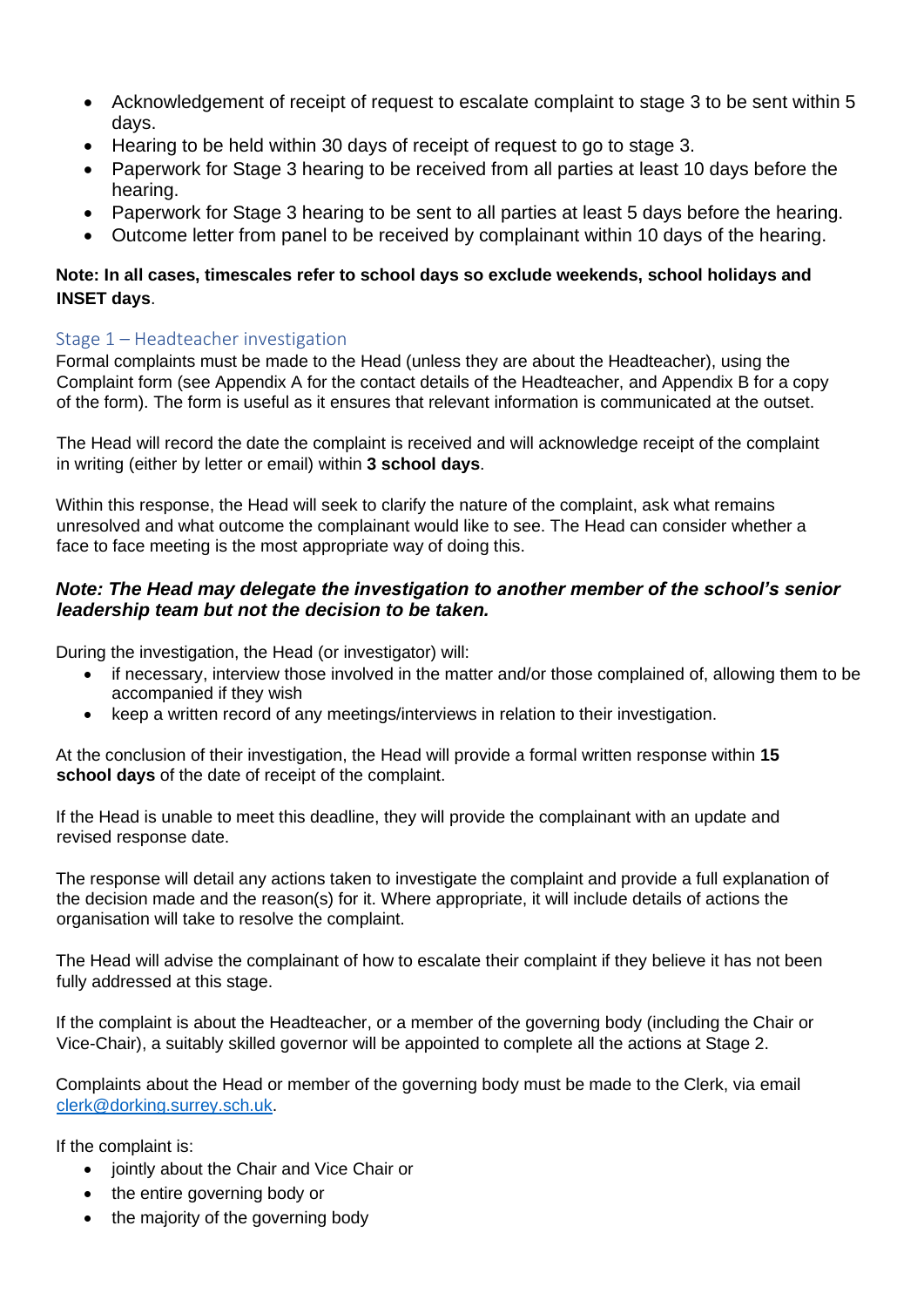The complaint will move to Stage 2 and will be considered by an independent investigator appointed by the governing body. At the conclusion of their investigation, the independent investigator will provide a formal written response to the complainant with a copy to the Head.

#### Stage 2 – Governor investigation

If the complainant believes that their complaint has not been fully addressed at Stage 1, they may request a Governor investigation. This should be done in writing (preferably on the Complaint Form (see Appendix A for the contact details of the Chair of Governors, and Appendix B for a copy of the form).

The Chair of Governors may choose to delegate the investigation of the complaint to a Nominated Governor who may, at the sole discretion of the Chair of Governors, be independent of the school. The investigating governor will have had no prior involvement in the complaint.

Receipt of the complaint form will be acknowledged. In most cases the complainant will be invited to meet with the Chair of Governors/ Nominated Governor at the outset of the process. The aim of this meeting is to enable the Chair of Governors/ Nominated Governor to understand the scope of the complaint and desired outcomes prior to commencing their investigation.

The Chair of Governors/Nominated Governor will consider all relevant evidence; this may include but is not limited to:

- evidence and outcome from Stage 1 investigation if applicable
- a statement from the complainant
- where relevant a meeting with/statement from an individual who is the subject of the complaint
- any previous correspondence regarding the complaint
- any supporting documents from all parties
- interviews with /statements from anyone related to the complaint
- relevant policies and whether they were followed

After considering the available evidence, the Chair of Governors/Nominated Governor may:

- uphold the complaint and direct that certain action be taken to resolve it
- not uphold the complaint and provide the complainant with details of the Stage 3 complaint review process
- uphold the complaint in part: in other words, the Chair of Governors/Nominated Governor may find one aspect of the complaint to be valid, but not another aspect. They may recommend certain action to be taken to resolve any aspect that they find in favour of the complainant.

The Chair of Governors/Nominated Governor should inform the complainant of their decision in writing within **15 school days of receipt of the complaint**. They should explain clearly why they have come to the decision that they made. They should detail any agreed actions as a result of the complaint. Finally, they should provide the complainant with details of how to progress the complaint to Stage 3 if they believe that their complaint has not been fully addressed, providing them with the contact details of the Clerk to the Governing Body (Appendix A). Should the complaint not be resolved mediation should be considered. This can be arranged through the Area Schools Support Service and will be impartial and objective.

#### Stage 3 – Panel Hearing

If the complainant does not believe that their complaint has been fully addressed at Stage 2 and wishes to take the matter further, they can escalate the complaint to Stage 3. This consists of a Panel hearing with at least three governors who were not directly involved in the matters detailed in the complaint or in any previous investigation, with consideration being given to one of whom being an independent governor. Complainants can request an independent complaints committee if they believe there is likely to be bias in the [proceedings.](https://www.gov.uk/government/publications/school-complaints-procedures/best-practice-advice-for-school-complaints-procedures-2019#bias-in-the-proceedings) They should provide evidence of bias in support of their request, as it is the panel's decision whether to agree to it. If the appearance of bias is sufficient to taint the decision reached, then it is recommended that the panel grants such requests.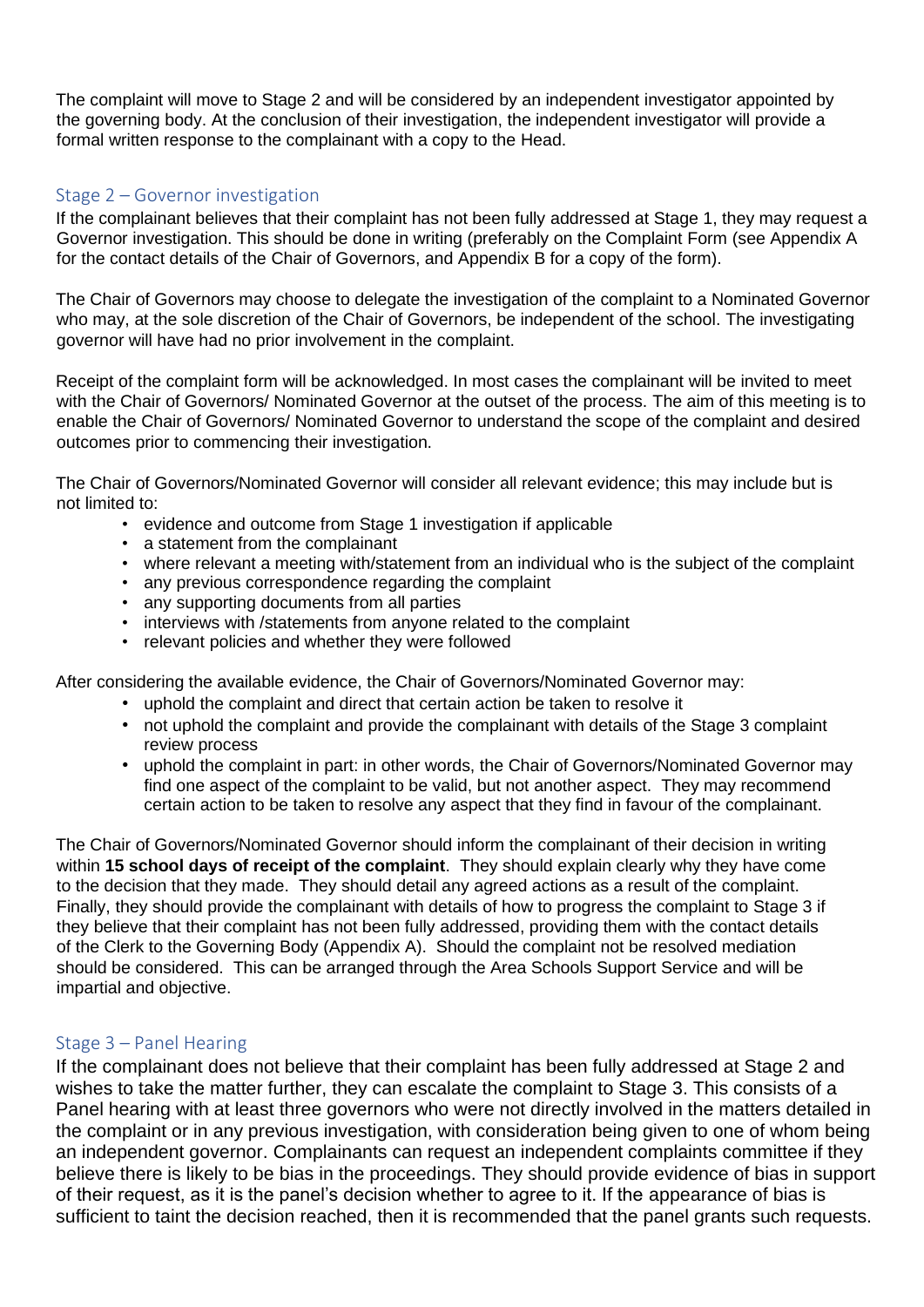This is the final stage of the school's complaints procedure.

### **Timeline**

A request to escalate to Stage 3 must be made to the Clerk, via email clerk@dorking.surrey.sch.uk, within **10 school days** of receipt of the Stage 2 response. Requests received outside of this time frame will only be considered if exceptional circumstances apply and are explained to the Clerk at the same time that the request for a Stage 3 hearing is made.

The Clerk will record the date the complaint is received and acknowledge receipt of the complaint in writing (either by letter or email) within **5 school days**.

The Clerk will write to the complainant to inform them of the date of the meeting. They will aim to convene a meeting within **30 school days** of receipt of the Stage 3 request. If this is not possible, the Clerk will provide an anticipated date and keep the complainant informed. If the complainant rejects the offer of three proposed dates, without good reason, the Clerk will decide when to hold the meeting. In this case the Panel will meet, with the Clerk and Area Schools Officer in attendance, and consider the complaint on the basis of written submissions from both parties, with neither party being present.

At least **15 school days** before the meeting, the Clerk will:

• confirm and notify both parties of the date, time and venue of the meeting, ensuring that, if the complainant is invited, the dates are convenient to all parties and that the venue and proceedings are accessible and

• inform both parties that copies of any further evidence should be submitted to the clerk at least **10 school days** before the meeting. Any evidence submitted after this, including on the day of the hearing, will only be considered in exceptional circumstances with the agreement of the panel, whose decision is final.

Any written material will be collated and circulated by the clerk to all parties so that it is received at least **5 school days** before the date of the meeting. The Panel will not normally accept, as evidence, recordings of conversations that were obtained covertly and without the informed consent of all parties being recorded.

### **Attendees at the meeting**

The Clerk will invite the following parties:

- a panel of three governors, one or more of whom may be independent of the school
- the complainant
- the Executive Headteacher
- investigating member of SLT (if appropriate)
- the investigating governor who dealt with the complaint at Stage 2
- relevant witnesses
- Area Schools Support Service representative (procedural advice).

The complainant may ask to be accompanied to the meeting by a supportive companion, interpreter or advocate. It is not advisable for this person to be a member of the school community, for reasons of confidentiality and to avoid conflict of interest. The complainant must advise the Clerk to the Complaint Review Panel of the name and role of this additional person prior to the hearing, and the Clerk will seek agreement from the chair of the Panel. If the additional person is attending as an advocate, they will be presenting the complainant's case and speaking on their behalf, and therefore the complainant will not be able to address the Panel directly. If the additional person is attending as a supportive companion they will not be able to address the Panel directly.

As this is not a legal process, neither party may bring legal representation with them except in exceptional circumstances, by prior agreement of the Panel.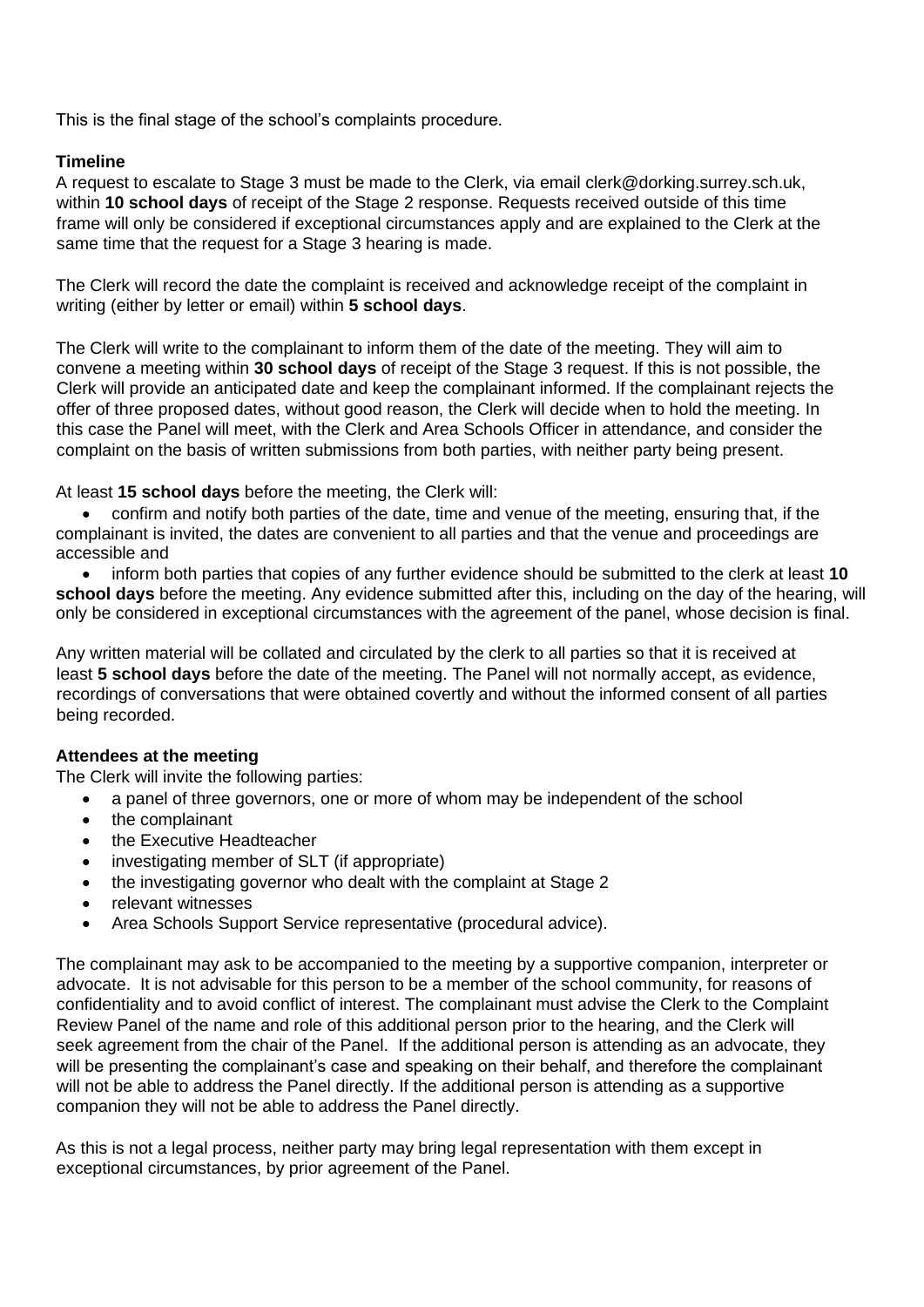If the attendance of any pupils is required at the hearing, parental permission will be sought if the pupil is under the age of 18. Extra care will be taken to consider the vulnerability of children where they are present at a complaints hearing. The Panel should respect the views of the child/young person and give them equal consideration to those of adults. If the child/young person is the complainant, the Panel should ask in advance if any support is needed to help them present their complaint. Where the child/young person's parent is the complainant, the Panel should give the parent the opportunity to say which parts of the meeting, if any, the child/young person needs to attend. However, the parent should be advised that agreement might not always be possible if the parent wishes the child/young person to attend a part of the meeting that the Panel considers is not in the child/young person's best interests. The welfare of the child/young person is paramount.

Representatives from the media are not permitted to attend.

#### **Conduct of the meeting**

The aim of the meeting should be to resolve the complaint and achieve reconciliation between the school and the complainant. We recognise that the complainant might not be satisfied with the outcome if the meeting does not find in their favour. It may only be possible to establish the facts and make recommendations. Financial compensation is not a possible outcome of the process.

The panel hearing will consider the complaint as was submitted at stage 1 and 2. Any new issues will need to be dealt with by a separate complaint procedure.

The Panel will not only consider the handling of the complaint at the previous stages, but will also consider those aspects of the original complaint which the complainant believes have not been fully addressed.

The meeting will be held in private and is confidential. Electronic recordings of meetings or conversations are not normally permitted unless a complainant's own disability or additional needs require it. Prior knowledge and consent of all parties attending must be sought before meetings or conversations are recorded. Consent will be recorded in any minutes taken.

The format of the meeting is that the complainant is given a set amount of time to make their case. The Panel and the school may then ask the complainant questions for clarification. The school then has the same amount of time to make their case. The Panel and complainant then have the opportunity to seek clarification from the school. Both parties then leave the meeting and the Panel will deliberate.

The Panel will consider the complaint and all the evidence presented, and will come to their decisions on the balance of probabilities. The Panel can:

- uphold the complaint in whole or in part
- dismiss the complaint in whole or in part.
- determine that all or part of the complaint is out of their scope to consider

If the complaint is upheld in whole or in part, the Panel will:

- decide on the appropriate action to be taken to resolve the complaint
- where appropriate, recommend changes to the school's systems or procedures to prevent similar issues in the future.

The Chair of the Panel will provide the complainant and organisation with a full explanation of their decision and the reason(s) for it, in writing, and a copy of the minutes of the Panel hearing, within **10 school days**.

The letter to the complainant will include details of how to contact the Department for Education if they believe that their complaint has been handled unreasonably or unlawfully by the organisation.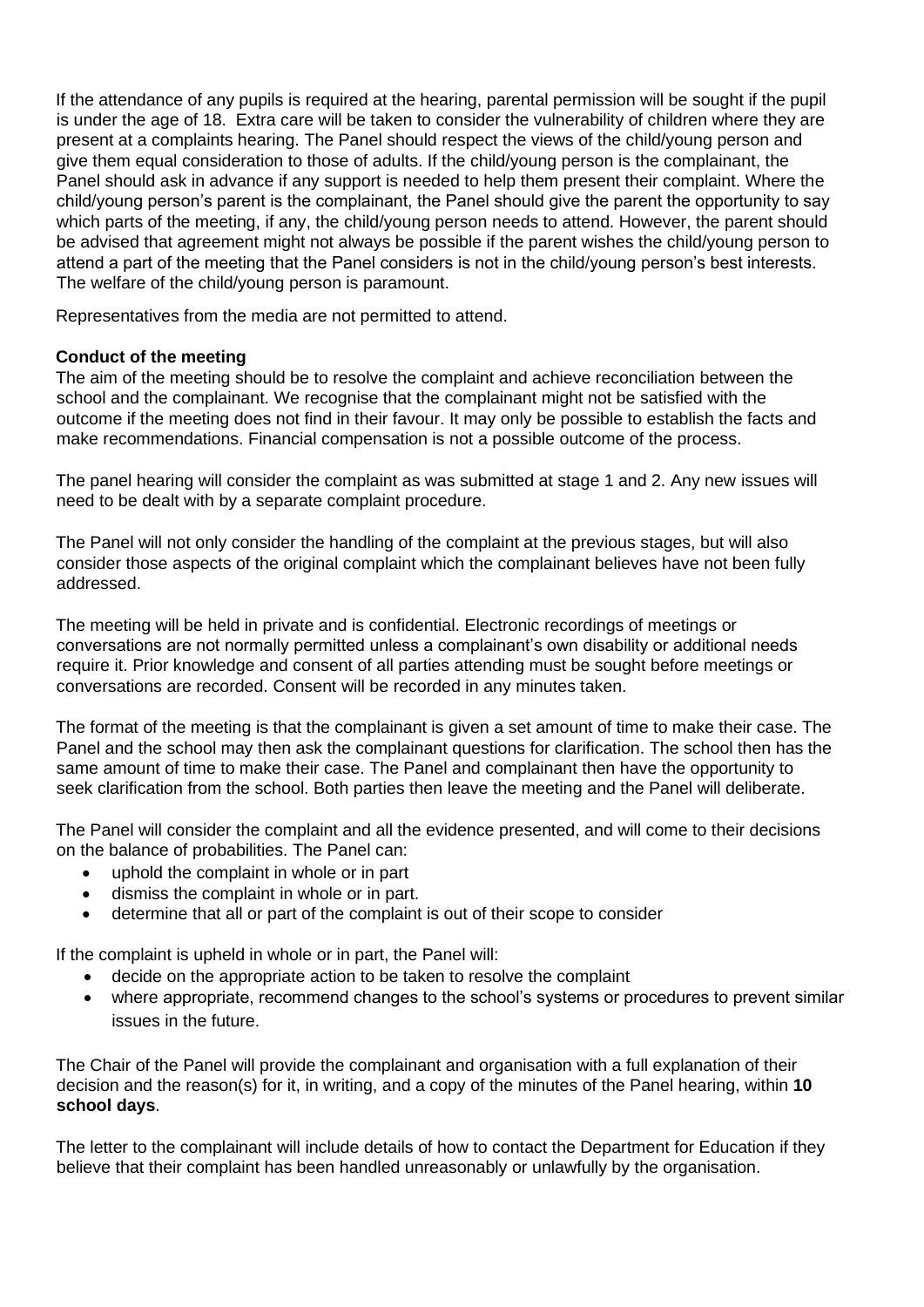The response will detail any actions taken to investigate the complaint and provide a full explanation of the decision made and the reason(s) for it. Where appropriate, it will include details of actions of the organisation to take to resolve the complaint.

The Panel will ensure that those findings and recommendations are sent by post, electronic mail or otherwise given to the complainant and, where relevant, the person complained about, with a copy to the Executive Headteacher.

The complaint investigator/the Chair of the Complaint Review Panel will ensure that a copy of all relevant information relating to the complaint is kept at the school in a secure, confidential\* file, separate from staff and pupil records. This information should be retained for six years from the date of the complaint, in line with guidance from the Information and Records Management Society (*[www.irms.org.uk](http://www.irms.org.uk/)*) and in accordance with the principles of the Data Protection Act (DPA) 2018 and the General Data Protection Regulations (GDPR). The complainant should be informed that this will be done.

\* Please note that the Secretary of State or a body conducting an inspection under s 109 of the Education and Skills Act 2008 may request access to complaints documentation.

### Complaints about governors

If the complaint is:

- jointly about the Chair and Vice Chair or
- the entire governing body or
- the majority of the governing body

Stage 3 will be heard by a committee of governors who are independent of the school.

#### Next Steps

If the complainant believes the organisation did not handle their complaint in accordance with the published complaints procedure or they acted unlawfully or unreasonably in the exercise of their duties under education law, they can contact the Department for Education after they have completed Stage 3.

The Department for Education will not normally reinvestigate the substance of complaints or overturn any decisions made by the organisation. They will consider the organisation has adhered to education legislation and any statutory policies connected with the complaint.

The complainant can refer their complaint to the Department for Education online at:

[www.education.gov.uk/contactus,](http://www.education.gov.uk/contactus) by telephone on 0370 000 2288 or by writing to:

Department for Education Piccadilly Gate Store Street Manchester M1 2WD.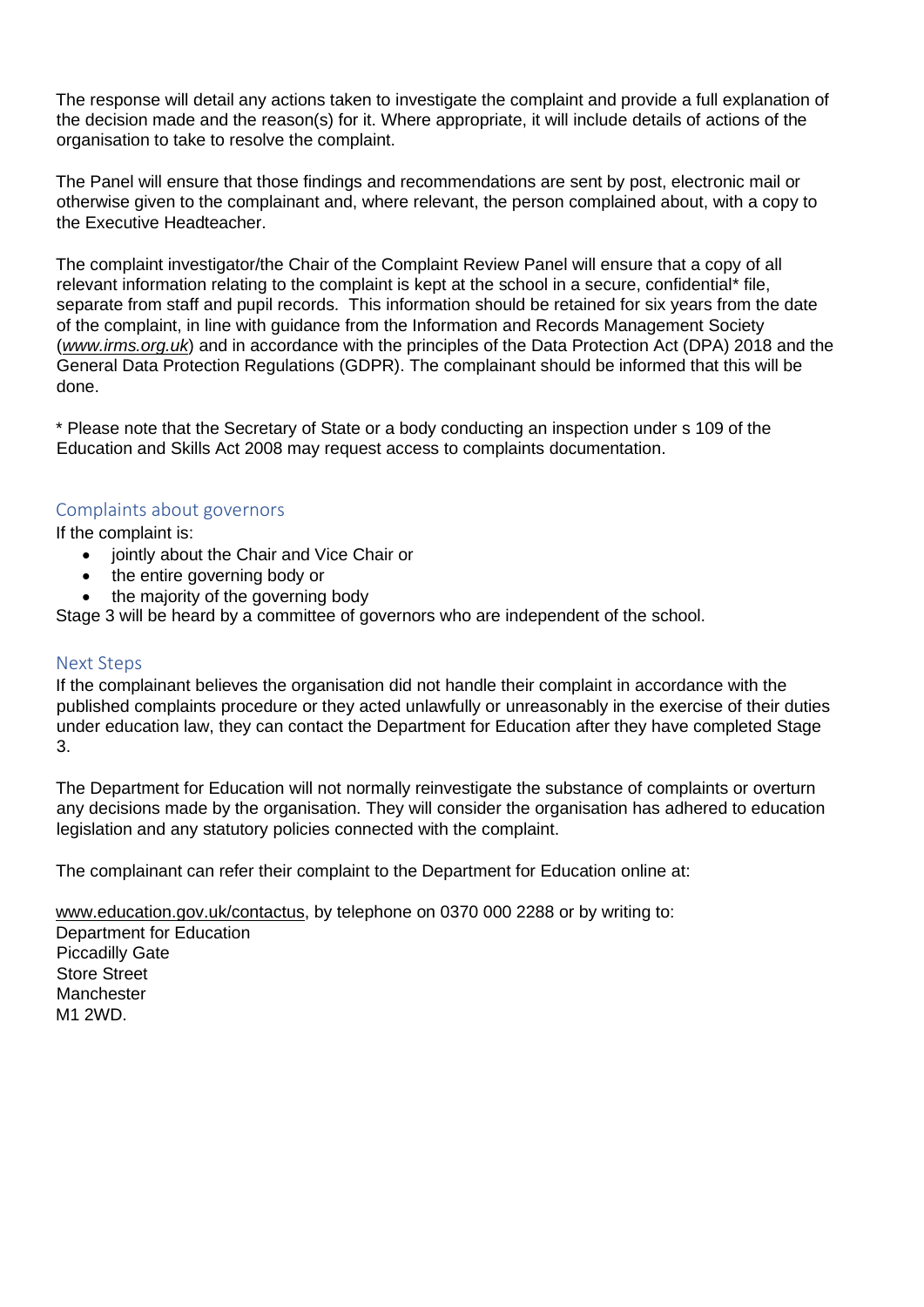## Roles and Responsibilities

#### **Complainant**

The complainant will receive a more effective response to the complaint if they:

- explain the complaint in full as early as possible
- co-operate with the organisation in seeking a resolution to the complaint
- respond promptly to requests for information or meetings or in agreeing the details of the complaint
- ask for assistance as needed
- treat all those involved in the complaint with respect
- refrain from publicising the details of their complaint on social media and respect confidentiality.

#### **Investigator**

The investigator's role is to provide a comprehensive, open, transparent and fair consideration of the complaint through:

- sensitive and thorough discussion with the complainant to establish their perspective and desired outcomes
- interviewing staff and other people relevant to the complaint
- consideration of records and other relevant information
- analysing information
- liaising with the complainant and the Clerk as appropriate to clarify what the complainant feels would put things right.

### **Clerk to the Stage 3 Panel Hearing**

The Clerk is the contact point for the complainant and the Panel and should:

- ensure that all people involved in the complaint procedure are aware of their legal rights and duties, including any under legislation relating to school complaints, education law, the Equality Act 2010, the Freedom of Information Act 2000, the Data Protection Act (DPA) 2018 and the General Data Protection Regulations (GDPR)
- set the date, time and venue of the meeting, ensuring that the dates are convenient to all parties (if they are invited to attend) and that the venue and proceedings are accessible
- collate any written material relevant to the complaint and send it to the parties in advance of the meeting within an agreed timescale
- record the proceedings
- circulate the minutes of the Panel hearing
- notify all parties of the Panel's decision.

#### **Panel Chair**

The Panel's chair, who is nominated in advance of the complaint meeting, will ensure that the meeting is conducted in line with the complaints procedure and best practice principles.

#### **Panel Members**

Panel members should be aware that:

- The meeting must be independent and impartial, and should be seen to be so
- No governor may sit on the Panel if they have had a prior involvement in the complaint or in the circumstances surrounding it
- They should read all documentation and understand the aims and purpose of the meeting.

### Procedure for managing serial and unreasonable complaints

The organisation committed to dealing with all complaints fairly and impartially, and to providing a high quality service to those who complain. We will not normally limit the contact complainants have with our organisation. However, we do not expect our staff to tolerate unacceptable behaviour and will take action to protect staff from that behaviour, including that which is abusive, offensive or threatening.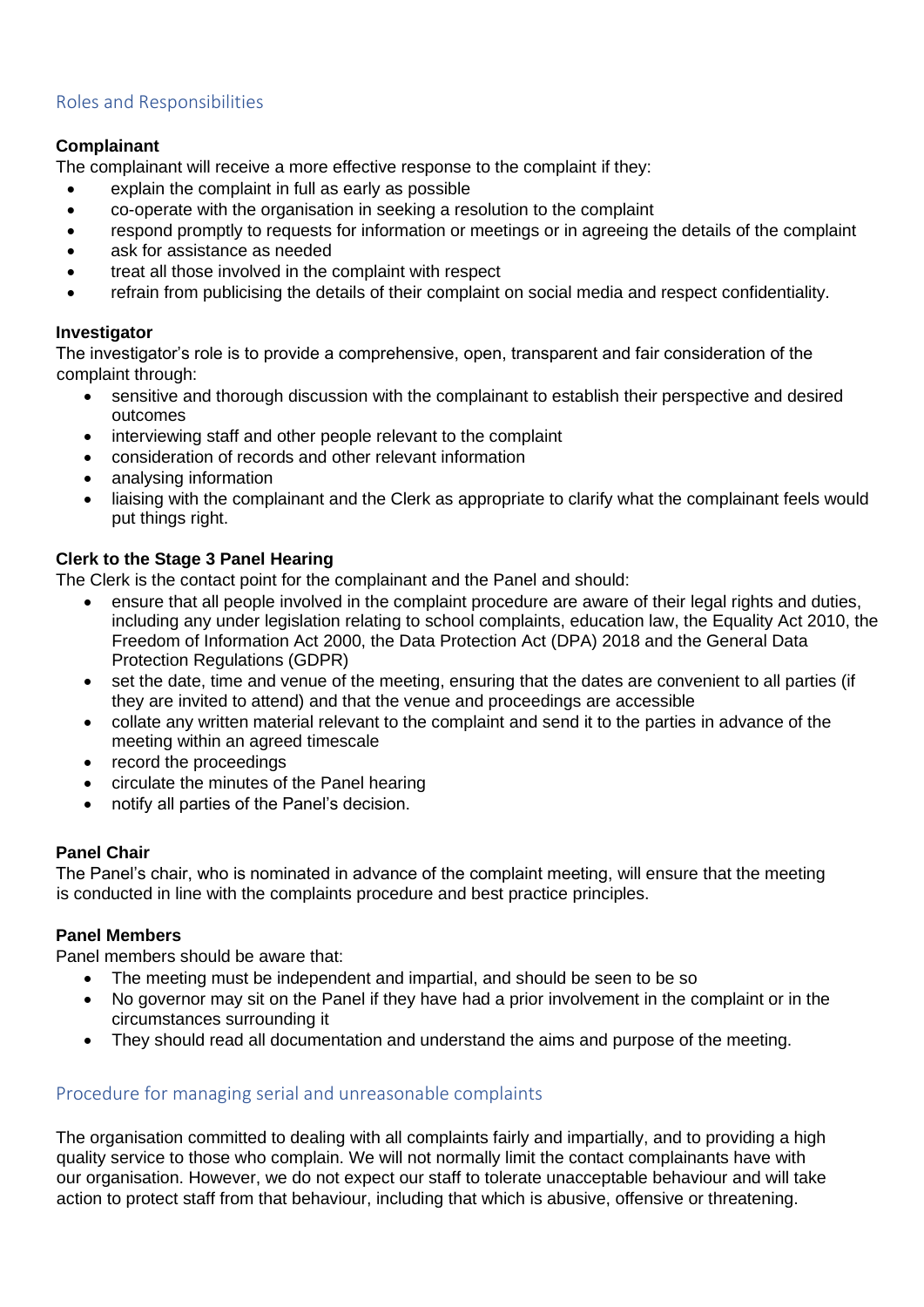We define unreasonable behaviour as that which hinders our consideration of complaints because of the frequency or nature of the complainant's contact with the school, such as, if the complainant:

- refuses to articulate their complaint or specify the grounds of a complaint or the outcomes sought by raising the complaint, despite offers of assistance
- refuses to co-operate with the complaints investigation process
- refuses to accept that certain issues are not within the scope of the complaints procedure
- insists on the complaint being dealt with in ways which are incompatible with the complaints procedure or with good practice
- introduces trivial or irrelevant information which they expect to be taken into account and commented on
- raises large numbers of detailed but unimportant questions, and insists they are fully answered, often immediately and to their own timescales
- makes unjustified complaints about staff who are trying to deal with the issues, and seeks to have them replaced
- changes the basis of the complaint as the investigation proceeds
- repeatedly makes the same complaint (despite previous investigations or responses concluding that the complaint is groundless or has been addressed)
- refuses to accept the findings of the investigation into that complaint where the school's complaint procedure has been fully and properly implemented and completed including referral to the Department for Education
- seeks an unrealistic outcome
- makes excessive demands on school time by frequent, lengthy and complicated contact with staff regarding the complaint in person, in writing, by email and by telephone while the complaint is being dealt with
- uses threats to intimidate
- uses abusive, offensive or discriminatory language or violence
- knowingly provides falsified information
- publishes unacceptable information on social media or other public forums.

Complainants should try to limit their communication with the school that relates to their complaint, while the complaint is being progressed. It is not helpful if repeated correspondence is sent (either by letter, phone, email or text), as it could delay the outcome being reached.

Whenever possible, the Executive Headteacher or Chair of Governors will discuss any concerns with the complainant informally before determining that they may be acting "unreasonably".

If the behaviour continues, the Executive Headteacher will write to the complainant explaining that their behaviour is unreasonable and ask them to change it. For complainants who excessively contact the organisation causing a significant level of disruption, we may specify methods of communication and limit the number of contacts in a communication plan. This will be reviewed after six months. In response to any serious incident of aggression or violence, we will immediately inform the police and communicate our actions in writing. This may include barring an individual from the setting.

### Procedure for managing complaint campaigns

In the rare event that the school receives a large volume of complaints all based on the same subject, from complainants unconnected with the school, we will either send a template response to all complainants or publish a single response on the school's website.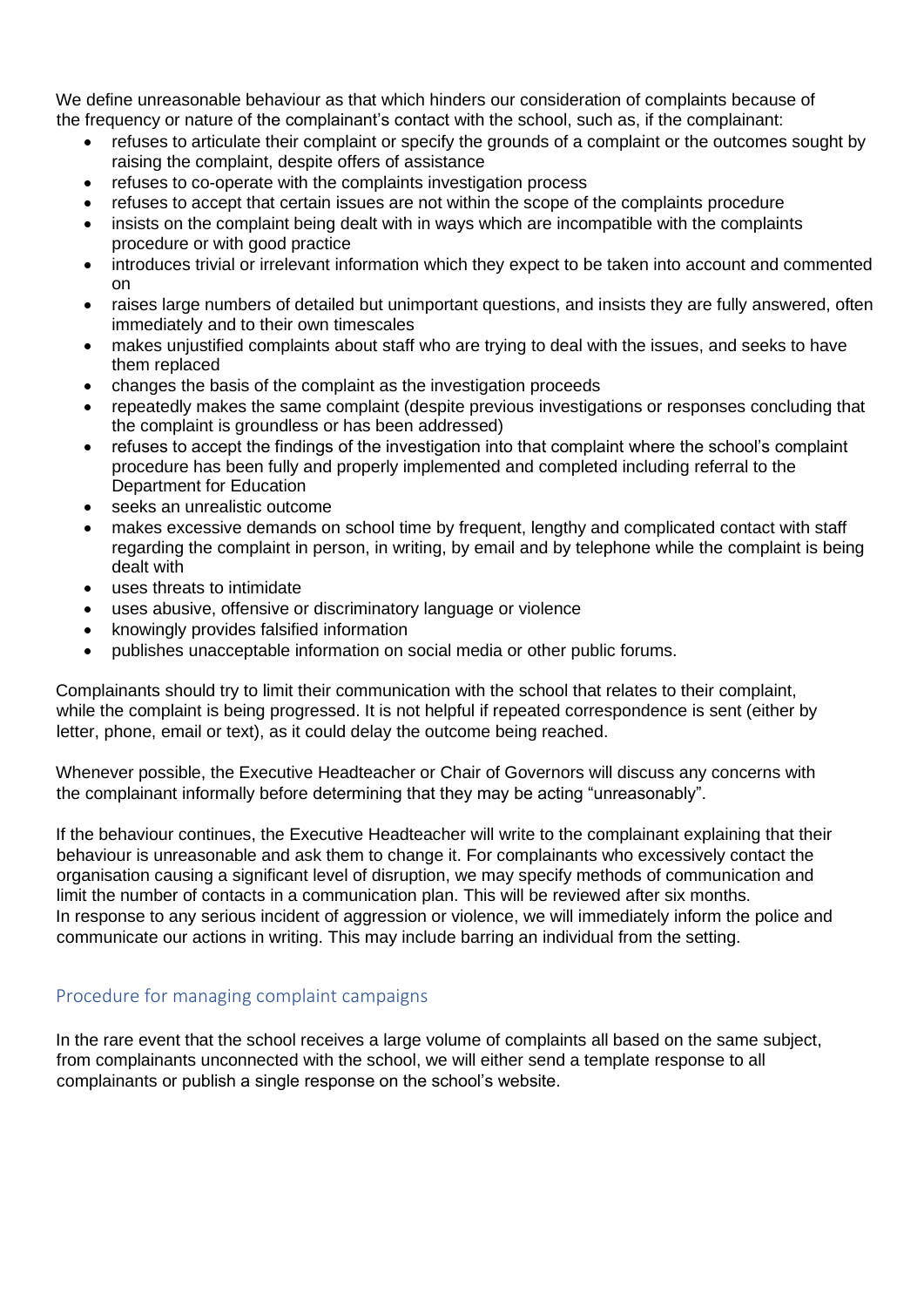## Area Schools Support Service

The role of the Area Schools Support Service is to provide impartial advice and guidance to school staff, governors and complainants at all stages of the complaints process.

| <b>South East Surrey</b>                     | <b>North West Surrey</b>            |
|----------------------------------------------|-------------------------------------|
| (Mole Valley, Reigate & Banstead, Tandridge) | (Runnymede, Surrey Heath, Woking)   |
| <b>Ann Panton</b>                            | <b>Kate Prince</b>                  |
| <b>Area Schools Officer</b>                  | <b>Area Schools Officer</b>         |
| Telephone: 01737 737960                      | Telephone: 01483 518104             |
| Email: ann.panton@surreycc.gov.uk            | Email: kate.prince@surreycc.gov.uk  |
| <b>Sally Pickford</b>                        | <b>Natalie Cull</b>                 |
| <b>Area Schools Assistant</b>                | <b>Area Schools Assistant</b>       |
| Telephone: 01737 737961                      | Telephone: 01483 518106             |
| Email: sally.pickford@surreycc.gov.uk        | Email: natalie.cull@surreycc.gov.uk |
| Consort House, 5-7 Queensway,                | Quadrant Court, Guildford Rd,       |
| Redhill, Surrey RH1 1YB                      | Woking, Surrey GU22 7QQ             |

#### **Approved by the Governing Body**: January 2022 **To be reviewed by**: January 2024

#### **This policy is relevant to:**

| ves<br>ves<br>- Nu<br>ыан<br>551<br>ັບປ<br>. .<br>$ -$<br>____ |
|----------------------------------------------------------------|
|----------------------------------------------------------------|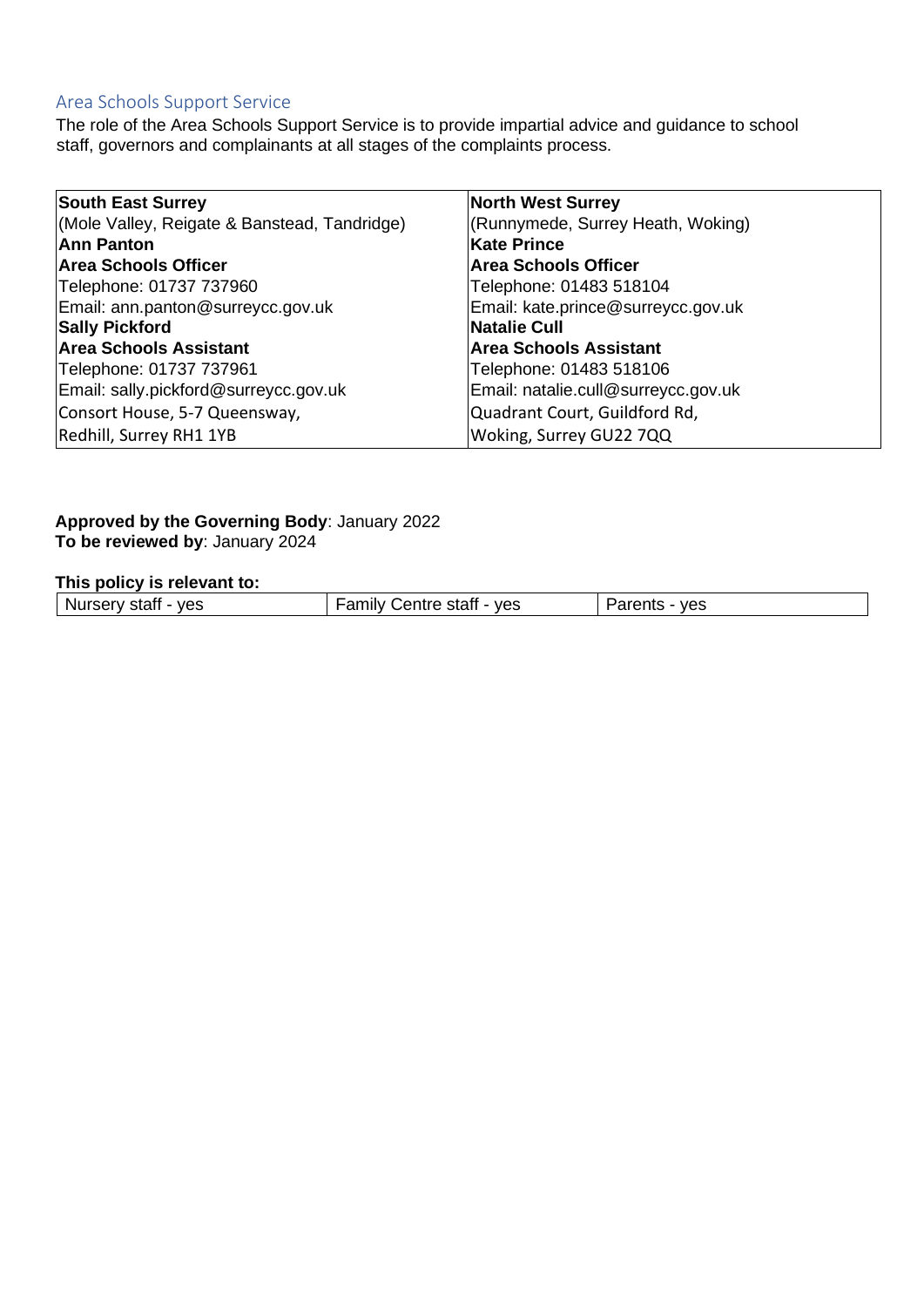## Appendix A – School contact details

| <b>Chertsey Nursery School</b> | <b>Dorking Nursery School</b> | Mole Valley Family Centre          |
|--------------------------------|-------------------------------|------------------------------------|
| <b>Pyrcroft Road</b>           | <b>West Street</b>            | Goodwyns Road                      |
| Chertsey                       | Dorking                       | Dorking                            |
| <b>KT16 9ER</b>                | RH4 1BY                       | RH4 2LR                            |
|                                |                               |                                    |
| 01932 562225                   | 01306 882397                  | 01306 740095                       |
| info@chertsey.surrey.sch.uk    | admin@dorking.surrey.sch.uk   | familycentre@dorking.surrey.sch.uk |
|                                |                               |                                    |
| Head of School: Anita          | Executive Headteacher: Donna  | Family Centre Manager: Helen       |
| Cheeseman                      | Harwood-Duffy                 | Sutherland                         |

**Chair of Governors contact details**  Andy Whitehouse Andy.whitehouse@dorking.surrey.sch.uk c/o Dorking Nursery School 01306 882397

#### **Clerk to the Governing Body contact details** Fran Mills

c/o Dorking Nursery School 01306 882397 clerk@dorking.surrey.sch.uk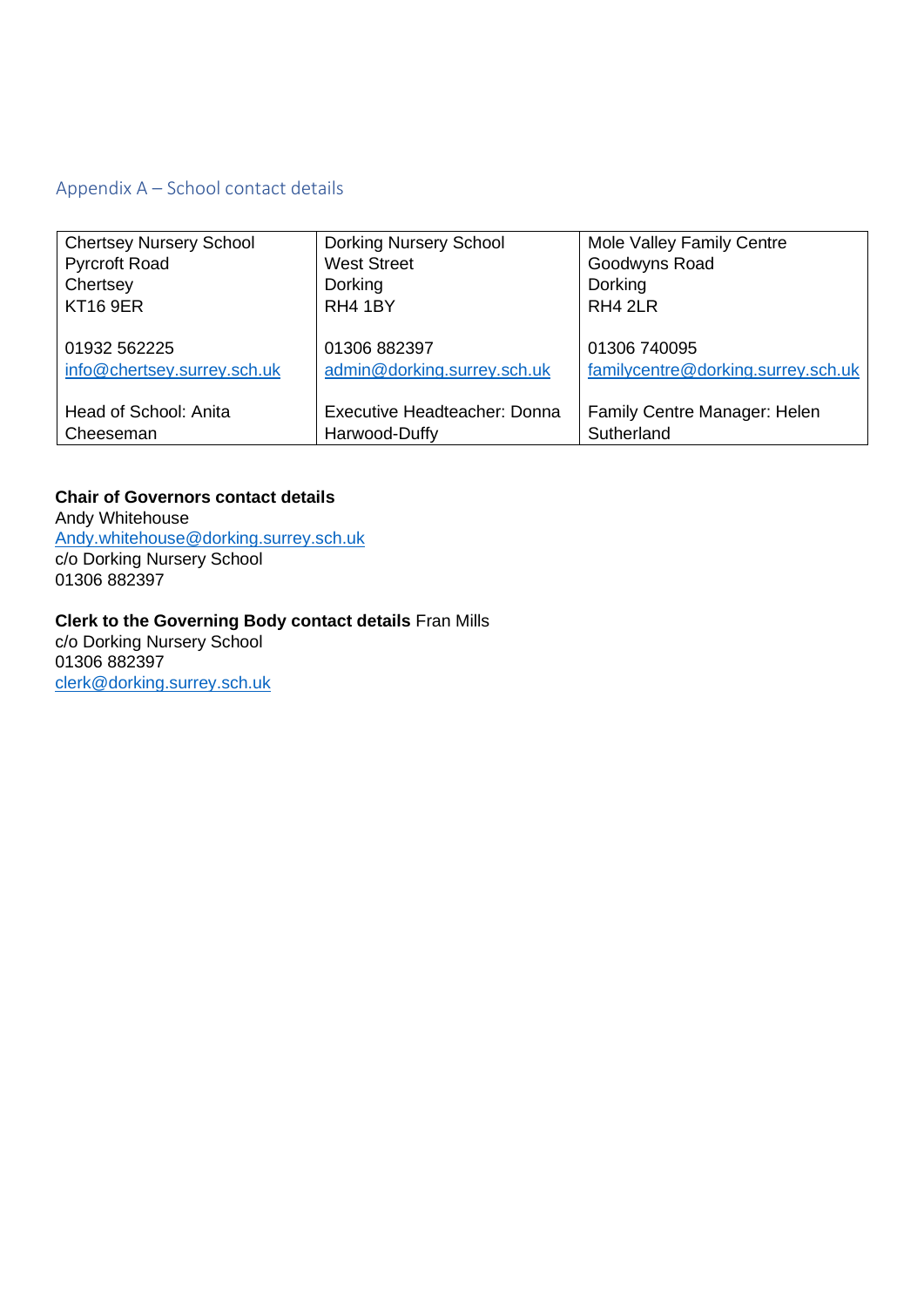# Appendix B – Complaint form

Please complete and return to the appropriate lead listed in Appendix A, for Stage 1, or Clerk for Stages 2 and 3) who will acknowledge receipt and explain what action will be taken.

| Your name:                  |                                                                          |                                                                     |  |  |  |
|-----------------------------|--------------------------------------------------------------------------|---------------------------------------------------------------------|--|--|--|
| Child's name (if relevant): |                                                                          |                                                                     |  |  |  |
|                             | Your relationship to the child (if relevant):                            |                                                                     |  |  |  |
| <b>Contact details:</b>     |                                                                          |                                                                     |  |  |  |
|                             | Please give details of your complaint (adding extra pages if necessary): |                                                                     |  |  |  |
| No.                         | <b>Details of issue</b>                                                  | What action has been taken to<br>resolve the matter and by<br>whom? |  |  |  |
| $\mathbf 1$                 |                                                                          |                                                                     |  |  |  |
| $\mathbf{2}$                |                                                                          |                                                                     |  |  |  |
| $\mathbf{3}$                |                                                                          |                                                                     |  |  |  |
| etc                         |                                                                          |                                                                     |  |  |  |